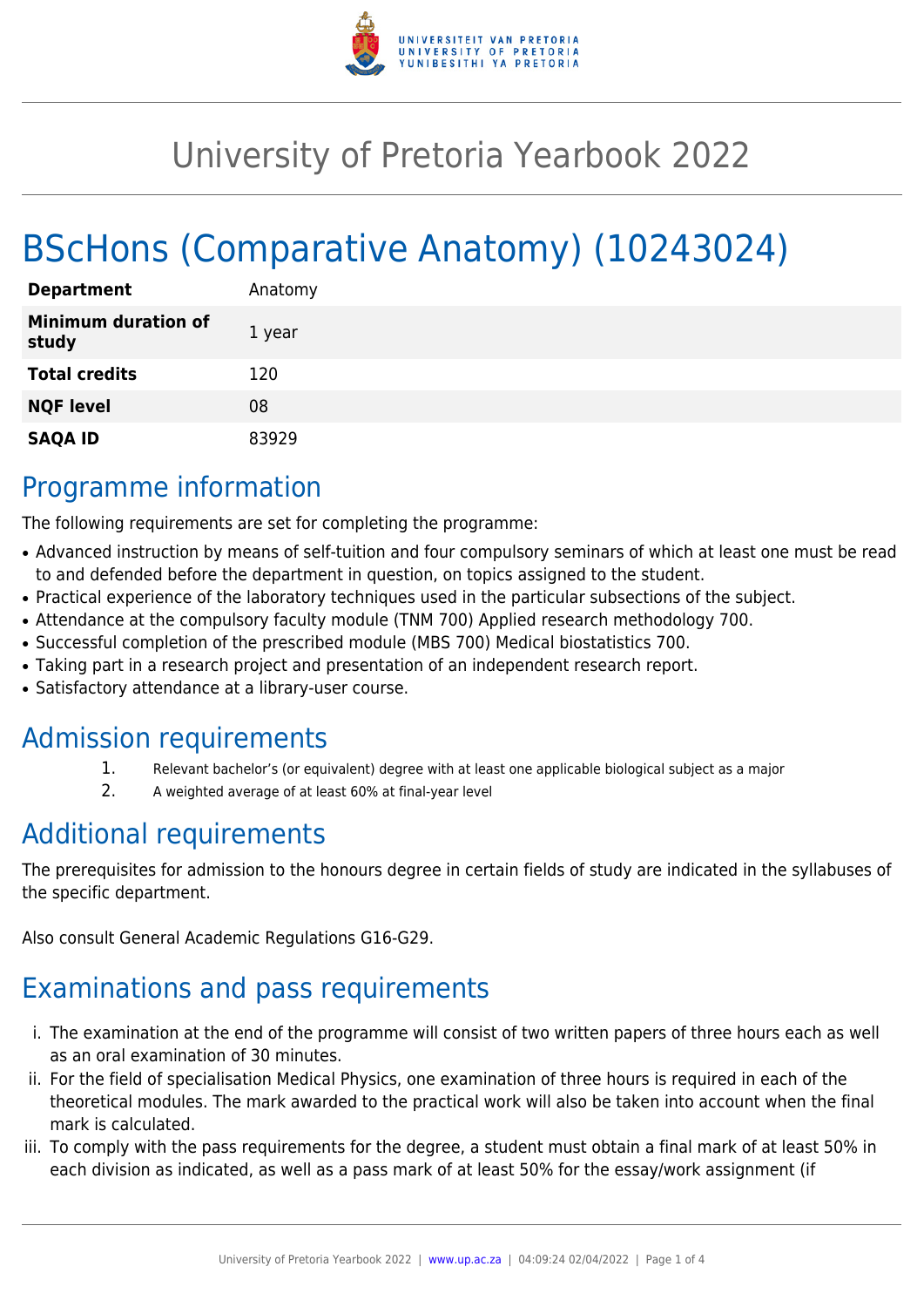

applicable). The stipulations regarding pass requirements for dissertations in the General Academic Regulations apply mutatis mutandis to essays.

iv. Also consult General Academic Regulation G.18 regarding Renewal of registration.

### Pass with distinction

The degree is conferred with distinction on a student who has obtained an average of at least 75% (not rounded) in the examination (written, oral, practical, etc).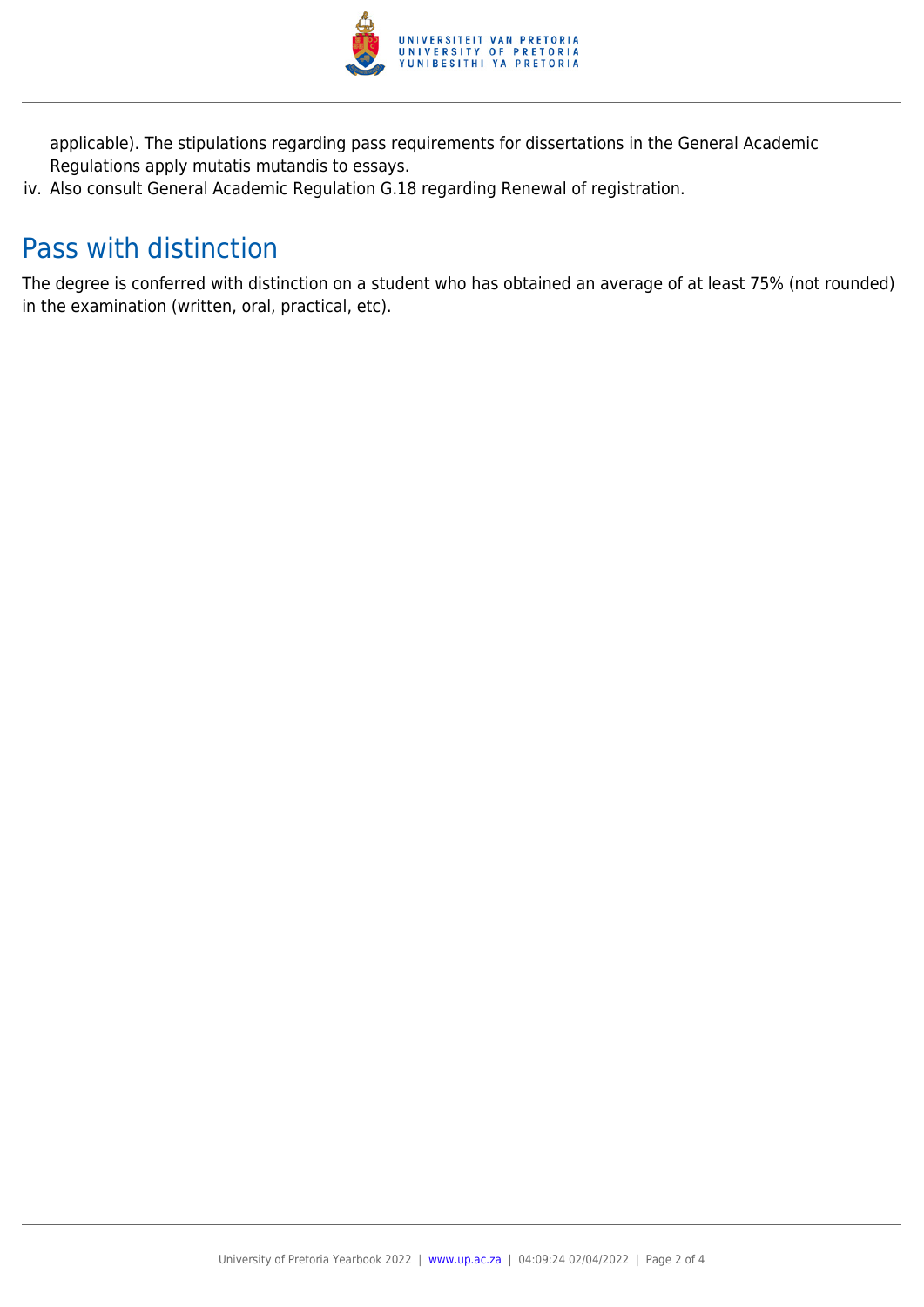

### Curriculum: Final year

**Minimum credits: 120**

#### **Core modules**

#### **Comparative anatomy 712 (ANA 712)**

| <b>Module credits</b>         | 100.00                         |
|-------------------------------|--------------------------------|
| <b>NQF Level</b>              | 08                             |
| <b>Prerequisites</b>          | No prerequisites.              |
| <b>Language of tuition</b>    | Module is presented in English |
| <b>Department</b>             | Anatomy                        |
| <b>Period of presentation</b> | Year                           |
| <b>Module content</b>         |                                |

This module includes 30 research credits.

#### **Medical biostatics 700 (MBS 700)**

| <b>Module credits</b>         | 20.00                          |
|-------------------------------|--------------------------------|
| <b>NQF Level</b>              | 08                             |
| <b>Contact time</b>           | 1 lecture per week             |
| <b>Language of tuition</b>    | Module is presented in English |
| <b>Department</b>             | <b>Statistics</b>              |
| <b>Period of presentation</b> | Semester 1                     |

#### **Applied research methodology 700 (TNM 700)**

| <b>Module credits</b>         | 0.00                           |
|-------------------------------|--------------------------------|
| <b>NQF Level</b>              | 08                             |
| <b>Language of tuition</b>    | Module is presented in English |
| <b>Department</b>             | <b>School of Medicine</b>      |
| <b>Period of presentation</b> | Semester 1                     |
| <b>Module content</b>         |                                |
| *Attendance module only.      |                                |

The regulations and rules for the degrees published here are subject to change and may be amended after the publication of this information.

The [General Academic Regulations \(G Regulations\)](https://www.up.ac.za/yearbooks/2022/rules/view/REG) and [General Student Rules](https://www.up.ac.za/yearbooks/2022/rules/view/RUL) apply to all faculties and registered students of the University, as well as all prospective students who have accepted an offer of a place at the University of Pretoria. On